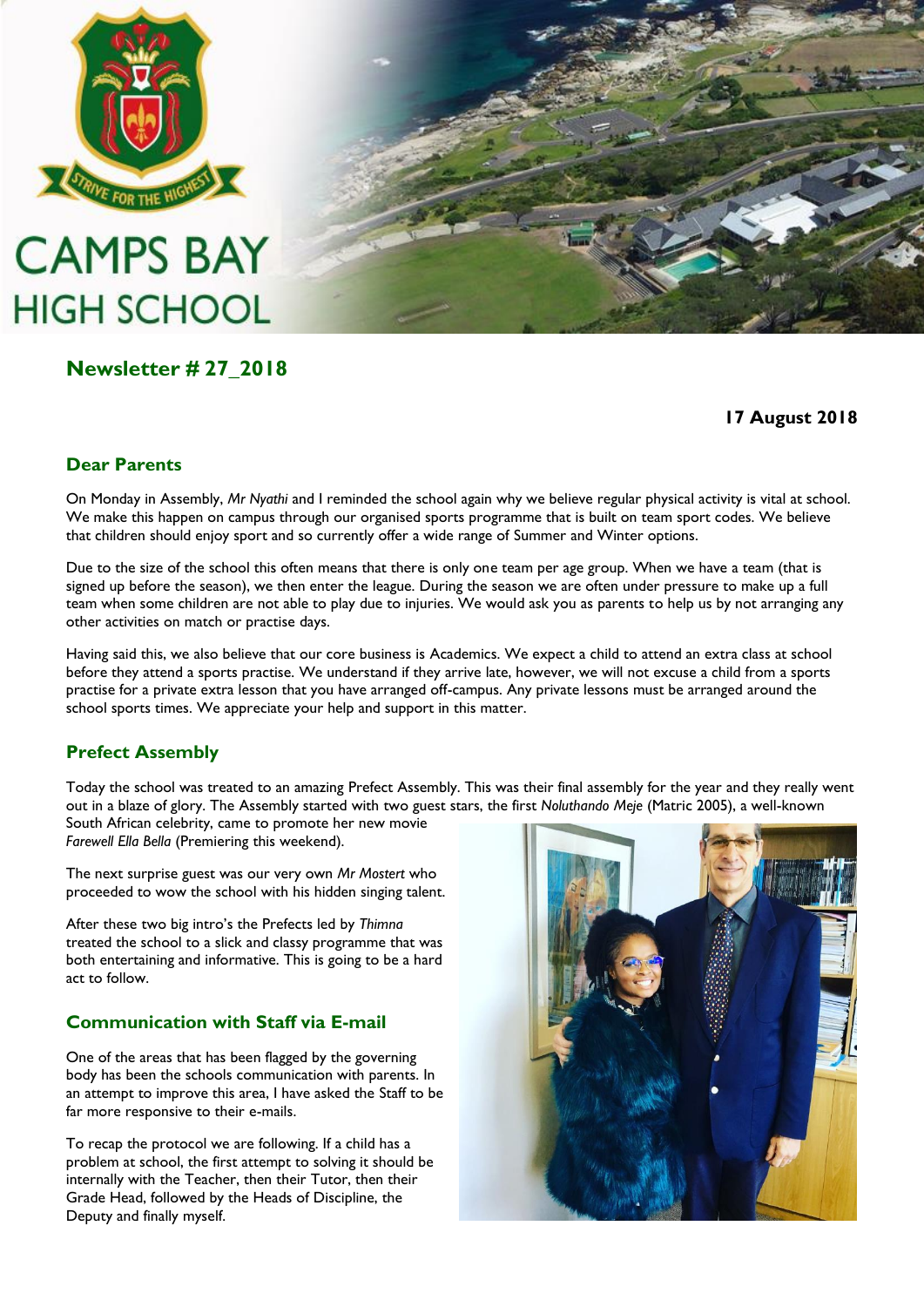If the matter cannot be resolved in this way, then they need to report this to you and you can mail the teacher involved. If you have no joy in two days then please e-mail me or Mr Mostert and we will respond in 48 hours. I hope this helps going forward.

#### **Some Well-Used Services**

I am pleased to report there are two services that the school offers, that are really being fully utilized. The first is the "MyCiti' top up station that we have installed in the clothing shop. I believe that we are selling from R800 to R3000 a day from this point. This has made the life of our pupils using the MyCiti bus much easier.

The second is the School Nurse who comes twice a month on a Wednesday. She has a large number of pupils who are booking an appointment to see her when she is here. Again this fills the gap between self-medication and seeing a doctor.

These two services are really thanks to the Governing Body who have felt that we need to assist our pupils in these two ways.

#### **French Exchange**

There will be a French Exchange Information Evening for learners/parents who have expressed interest in the 2019 Exchange or for those who would like more information before making a decision. The meeting will take place on **Thursday 23 August** at **17h00** in the Drama Centre.

The French group will visit CBHS in February and March and the CBHS group will travel to France at the end of March. If you have any questions, please contact *Mrs Cross* (**[ncross@campsbayhigh.co.za](mailto:ncross@campsbayhigh.co.za)**) or *Mrs Sehnke* (**[csehnke@campsbayhigh.co.za](mailto:csehnke@campsbayhigh.co.za)**)

#### **Spoken Word Poetry Club**

The Spoken Word Poetry Club meets every **Tuesday** in Cultural Slot in *Mr. Cawood's* room. New members are welcome to sign up with *Mr. Cross* or *Ms. Laufer*.

#### **Justin Bonello - The Karoo, Leopards and Neighbourhood Gardens -Tuesday, 21 August 2018 at 10h10**

Camps Bay High School past pupil, *Justin Bonello* will be our special guest speaker in Cultural Slot.

Justin is a cook, traveller, filmmaker, urban farmer, husband, father and entrepreneur - in no particular order! His production company, Cooked in Africa Films, has won multiple awards including best reality show for three years in a row at the SAFTAs (South African Film & Television Awards).

Justin has published seven recipe books and is currently working on another two publications, including Neighbourhood Farm. He is currently filming a documentary on Leopards in the Cape Fold Mountains as well as a new series called *Hooked and Cooked*, which references his early days of cooking.

He is passionate about changing the way city dwellers live in urban environments, and so has started an NPO called Neighbourhood Farm through which he hopes to influence the urban mind-set when it comes to food and the way we live and work in cities.

Parents are welcome to join us for this special Cultural Slot.

#### **RAK (Random Acts of Kindness) Week**

Next week is RAK Week at Camps Bay High School. The objective of RAK Week is to encourage kindness at our school and within our greater community.

This year, there are a number of activities planned by Interact as well as the Blood Donation Clinic.

Activities that Interact has put together for RAK Week include a Cake Sale, teachers appreciation, making care packets for girls from Capricorn Village, a visit to Sikhona Educare Centre, helping at One2One Day for people with disabilities, and many other Random Acts of Kindness!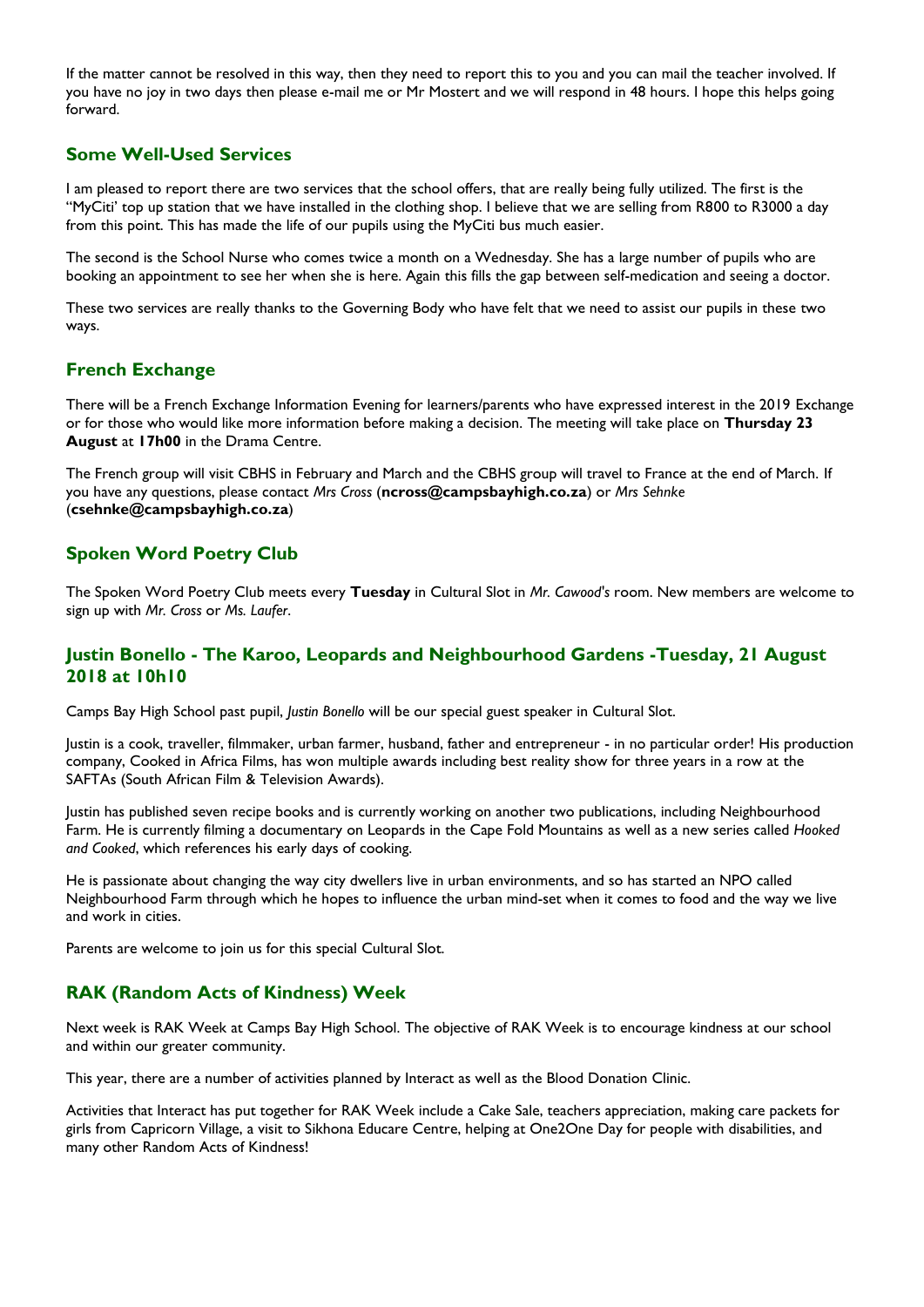If you would like to sponsor a care packet for the girls from Capricorn Village, it needs to include the following:

 $\bullet$ 

- toothpaste and toothbrush
- sanitary pads
- soap
- deodorant
- body lotion
- hair accessories, and
- a makeup item

Donations can be brought in throughout RAK week and given *Ms. Mobsby*.

Any support would be hugely appreciated.



#### **SPORTS**

#### **Derby Day: Camps Bay High School vs. Groote Schuur High School**

**08h30 to 13h30 - 25 August 2018**

It's our turn to host the annual Camps Bay High School vs. [Groote Schuur High](https://www.facebook.com/pages/Groote-Schuur-High-School/1987100324866407?fref=mentions)  [School](https://www.facebook.com/pages/Groote-Schuur-High-School/1987100324866407?fref=mentions) Derby Day! This day is always action packed and lots of fun! A reminder that it is COMPULSORY FOR ALL GRADE 8'S TO ATTEND. It is also COMPULSORY FOR ALL PUPILS IN ALL GRADES to wear their school uniform. It was disappointing to see a number of children not wearing their Uniform at the Table View Derby Day. This year, we will be inviting the Grade 7s from Camps Bay Primary School to join us and we will be asking our

Grade 8s to make them feel welcome and part of the school.

Full Events Programme to follow.

#### **Netball Results**

Last week, our Netball teams played against **[Edgemead High School](https://www.facebook.com/EdgemeadHighSchool/?fref=mentions)**.

The results were as follows:

**Under 14B** won 9-5 **Under 14A** lost 6-3 **Under 16A** won 24-6 **Under 19A** lost 28-26.



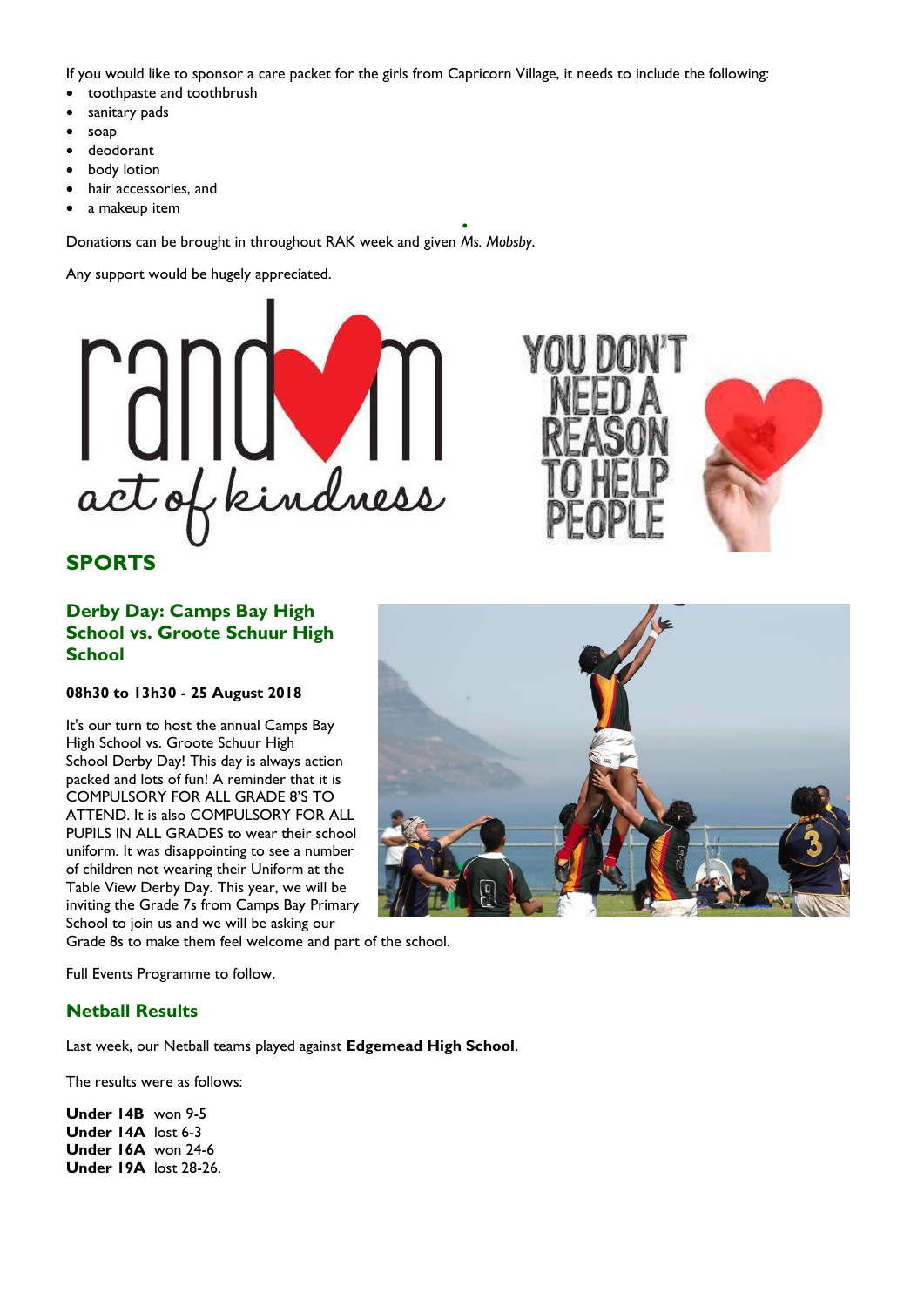This week our Netball teams played against **Parklands College** and **Milnerton**.

The results for their matches against Parklands College were:

**Under 14B** won 17-6 **Under 14A** lost 16-10 **Under16B** lost 7-5 **Under 16A** won 29-27 **Under 19A** lost 26-19

The results for the match against **Milnerton** were:

**Under 14B** lost 4-3 **Under 14A** won 3-2 **Under 16B** lost 7-0 **Under 16A** won 10-5 **Under 19A** won 12-11

#### **Under 16 Boys' Soccer Results**

We are very proud of our **Under-16 Soccer Boys** who continue to outperform their competition...

Yesterday they played two matches at **[African Brothers Football Academy](https://www.facebook.com/AfricanBrothersFootballAcademy/?fref=mentions)**. They beat **DSK** 12-7 and then beat **Reddam Atlantic** 9-3.

#### **Girls' Hockey Results**

Our Hockey girls played against **[Parow High School](https://www.facebook.com/pages/Parow-High-School/114907498521925?fref=mentions)** last week.

The **Under 14s** lost 5-1, the **Under 16s** drew 2-2, and the **Under 19s** drew 1-1.

#### **Four Camps Bay Pupils Selected for Cross-Country Championships**

*Alexandro Da Silva*, *Zara Goslett*, *Mudrek Gameildien* and *Samuel Warren* who have been selected for the Cape Metro Schools Cross-Country.

Congratulations to *Alexandro Da Silva* who placed **6th overall** and will run at the Western Province Championships.

#### **Junior Musicians Perform in Cultural Slot**

Some of our junior musicians performed in Cultural on Tuesday and we were very impressed with the performances from *Ben Stoltzman* - Grade 8, *Ruby Roderick* - Grade 9, *Kiera Kresfelder* - Grade 9, *Giulia de Chaud* - Grade 9, *Reegan Finkel* - Grade 10, *Muzaffar Hendricks* - Grade 10 and *Jaime Augoustides* - Grade 10.

#### **Vondi's Helps Keep Our Fields Clean**

Thanks to **[Vondi's Holistic Pet Nutrition](https://www.facebook.com/Vondispetnutrition/?fref=mentions)** for installing dispensers and bags on our school field. We appreciate you helping us out to keep our fields free for dog poo! Walkers, please remember to clean up after your dogs when walking on our fields!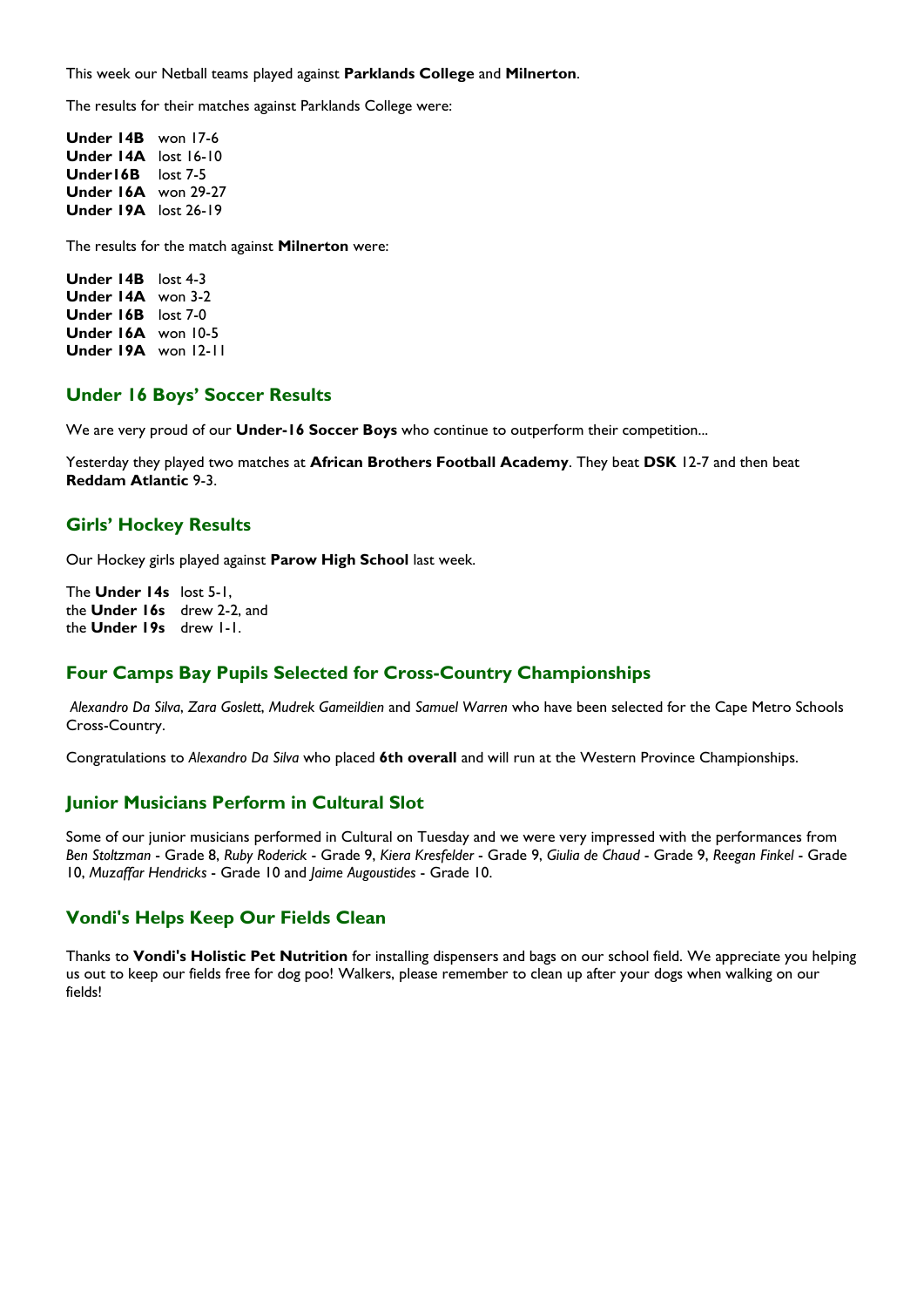#### **Grade 11 Fashion Show – 19h00 - Thursday 30, Friday 31 August & Saturday 1 September**

The Grade 11s will be hosting this annual fundraiser for their Matric Dance. They have chosen the theme "Mass Media" for this year's show. Tickets are **R60-00** and are available at the Uniform Shop or through any Grade 11.



#### **Inter-House One Act Plays: Friday 17 August at 18h30**

Blue, Green, Orange, Purple, Red, Yellow House... who will it be? Come and support your house tonight as they perform their One Act Plays in the **John Ince Hall** at **18h30**. Entrance is FREE!

#### **Blood Donation Clinic: 12h45 to 14h45 - Thursday 23 August 2018**

Blood supplies in the Western Cape are critically low at the moment. Please support this clinic which will be held in the School Hall which is open to ANYONE in the community.

Blood donors must be **over the age of 16** to donate.

If you have never donated before, now is the time to!

To find out all you need to know about donating, click here: **[https://www.wpblood.org.za/aboutdonation/becoming](https://l.facebook.com/l.php?u=https%3A%2F%2Fwww.wpblood.org.za%2Faboutdonation%2Fbecoming-donor&h=AT1HPibv4DPZWwchir-RjHIctl9dAoSMGQ5hZUsfjgld9OzIzbWBmeNltgUvohMUqy9hrhGYhXij4kWOuJLwYr3TMhhSB_M_OOFHVTHQy5twhsr0kOzrzBVT_dq66E3i8afJ9quTWWHF0PtnGVDC_I31og)[donor](https://l.facebook.com/l.php?u=https%3A%2F%2Fwww.wpblood.org.za%2Faboutdonation%2Fbecoming-donor&h=AT1HPibv4DPZWwchir-RjHIctl9dAoSMGQ5hZUsfjgld9OzIzbWBmeNltgUvohMUqy9hrhGYhXij4kWOuJLwYr3TMhhSB_M_OOFHVTHQy5twhsr0kOzrzBVT_dq66E3i8afJ9quTWWHF0PtnGVDC_I31og)**

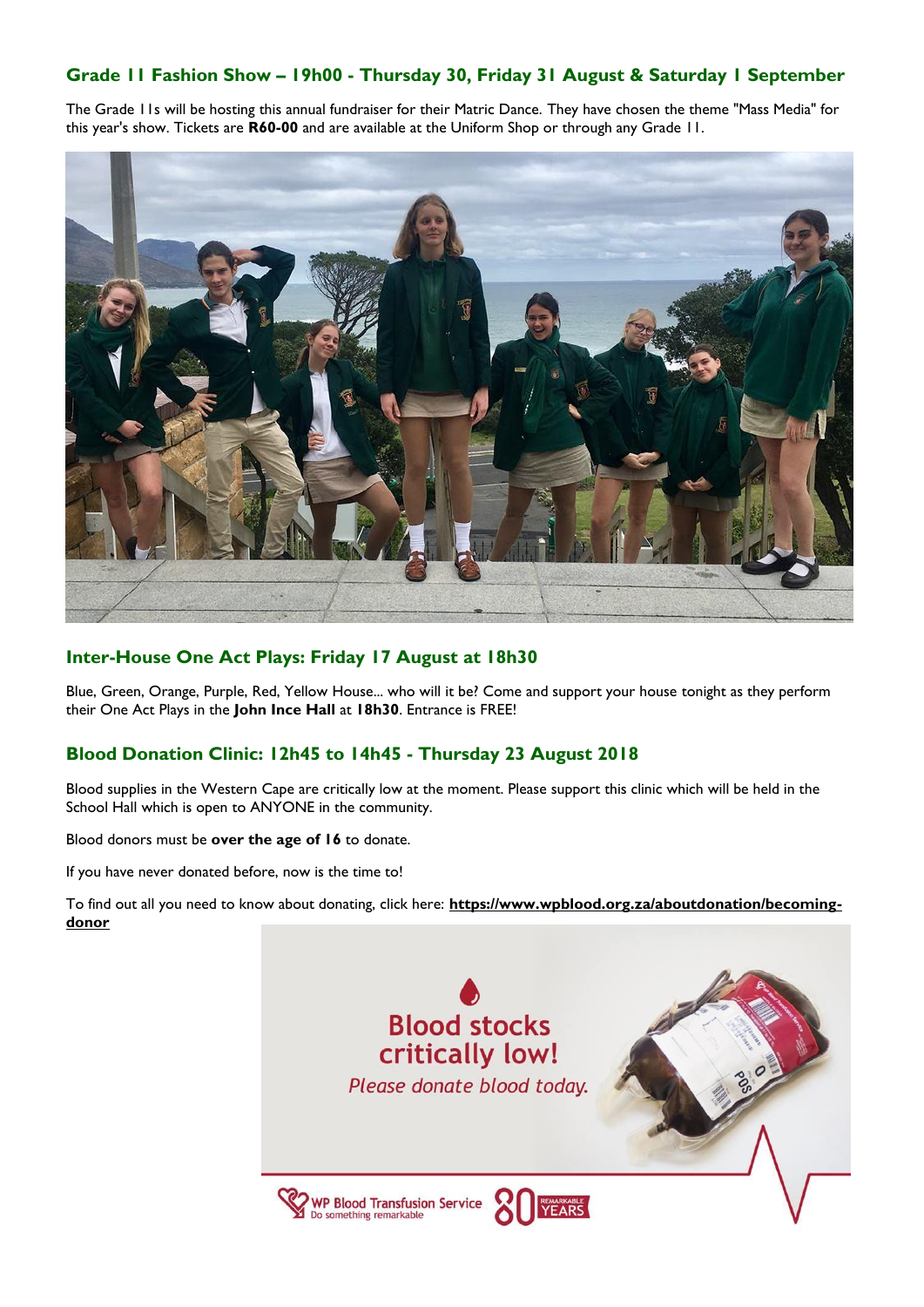#### **Ekhaya - The Musical 2019**

The cast list for the 2019 Musical, Ekhaya, is:

*Tanacity Douglas Reegan Finkel Meleah Ekbergh Sienna Widd Jessy Sandham Giulia de Chaud*

*Amava Mkuku Maxine Hammond Alev Guven Meg Paice Auroa Blumberg Abigail van der Spuy Amicah Evans Monalisa Nkhata Ama Giaise Sandrine Theron Sebastian Byrnes Shay Little Nicholas Haupt Siphelele Ntini Muzaffar Hendricks Alaya Ashby Nicole Peterson Alexa Spitzer Shannon Phelan Anoushka Sulayman Thandeka Mdawini Leah Sayers Mbisholo Nwabisa Cailin Pearce Julia Overmeyer Jesse Meyer Taneal Dougall Zak Norval Christopher Oaker Renee van Zyl Anna Emery Yusuf Alexander Matthew O'Dowd Christopher Babunga Ruby Roderick Nolubabalo Bawuti*

 $E$ *than Holtman* 

There will be a first table read for everyone cast in the musical on **Wednesday, 22 August** in **Room 13** where the cast will receive the final script and start planning for the musical.

#### **Thailand Trip**

For those who have signed up for the Thailand Trip, please note that your deposits are now due.

If you are still interested in your child going on the trip in **March 2019**, please contact either *Mr. Cawood*, *Mr. Edwards* or *Ms. Janse Van Rensburg* by the latest on **Monday**.

#### **The Week Ahead**

| Friday 17 August 2018:           | Inter-House plays at 18h30                                                      |
|----------------------------------|---------------------------------------------------------------------------------|
| Saturday 18 August 2018:         | Matches at school start at 08h30<br>However, there are also matches played away |
| Sunday 19 August 2018:           | Grade 12 Afrikaans Workshop 09h00 - 14h00                                       |
| Monday 20 August 2018:           | The start of RAK Week<br>Winter Sports Awards in Assembly at 10h15              |
| Tuesday 21 August 2018:          | Matric Grade photograph                                                         |
| <b>Wednesday 22 August 2018:</b> | Second Eid                                                                      |
| Saturday 25 August 2018:         | Derby against Groote Schuur High School at home.                                |

We wish all our Muslim pupils well as they celebrate the Second Eid on **Wednesday 22 August 2018**.

Yours sincerely,

*David De Korte* **PRINCIPAL**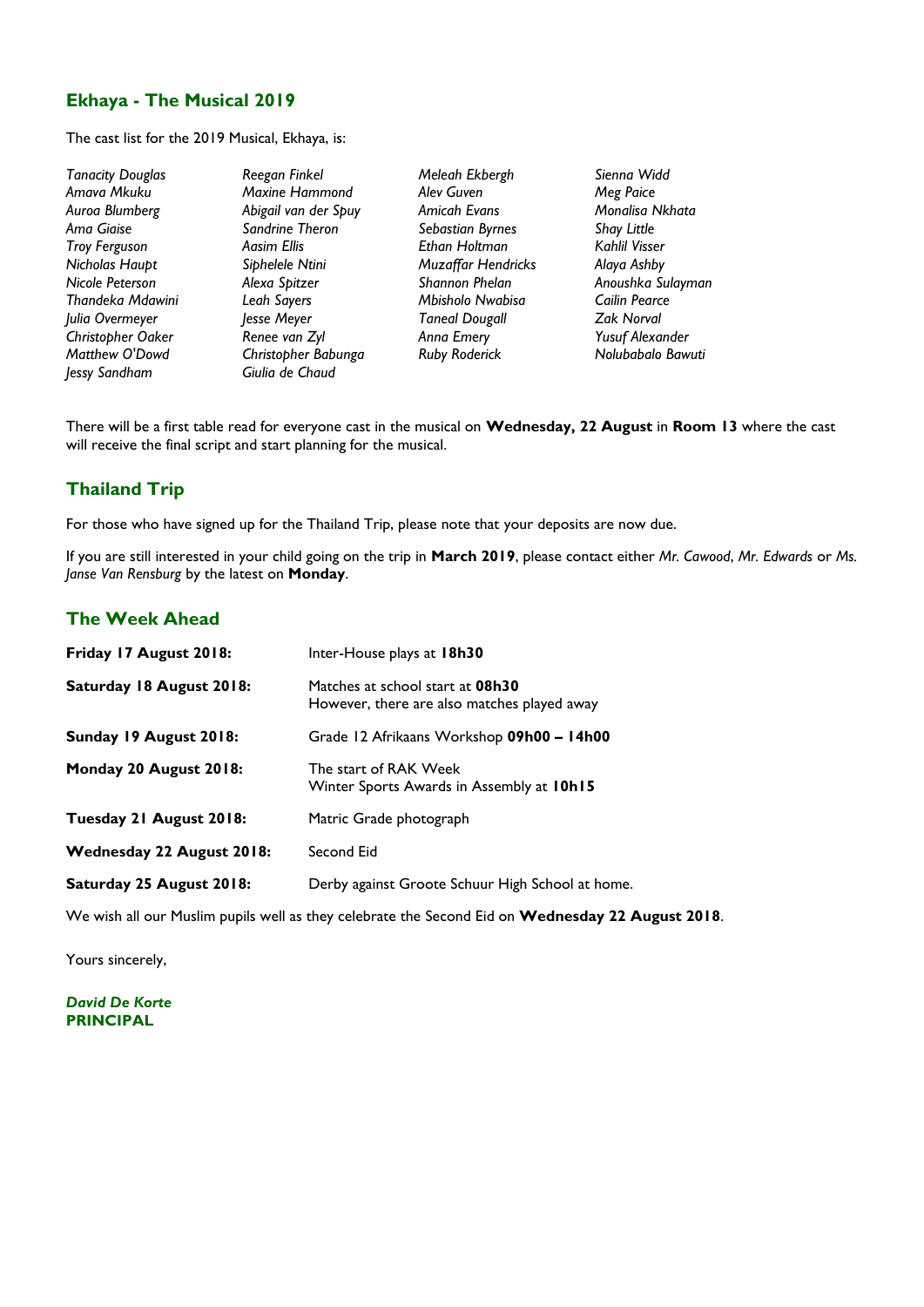Improve Levels of Fitness

Improve Social Skills & Team Building

Beach Safety & Sun Sense

Encourage Confidence in the Water

Develop Lasting Friendships

Fun on the Beach for the Whole Family

**Bring your** Costume, Cap, **Goggles & Wetsuit** 

**INFORMATION** mandy@cliftonsurf.co.za

Participation at Your Own Risk

PosterMyWall.com

10h00-12h30

**SUNDAY** 

**SEPTEMBER** 

and



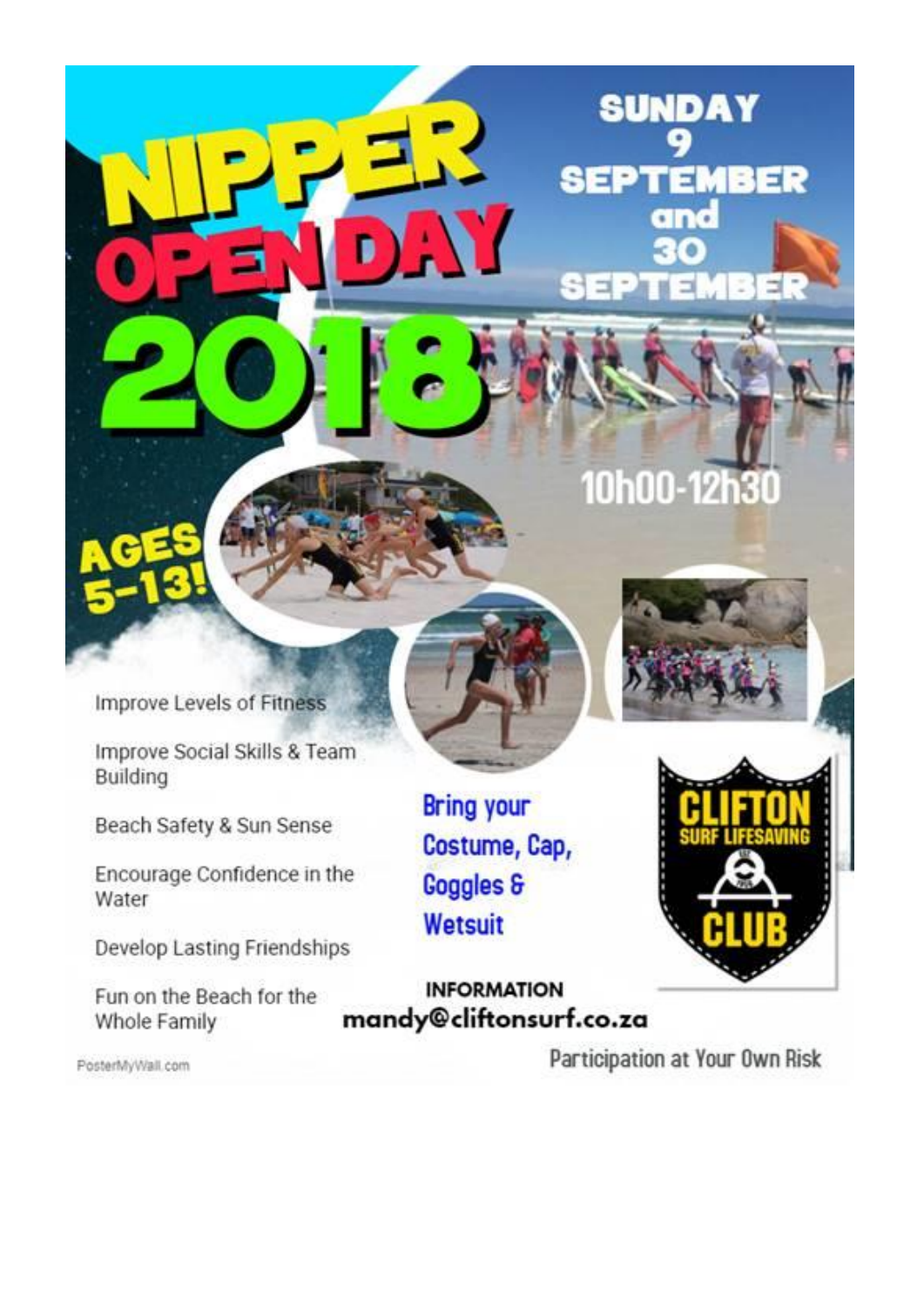

Prop Hire for Advertising Food Photography & Film

**INTRODUCES** 

**FOOD STYLING & PHOTOGRAPHY WORKSHOPS** 



## Perfect for Bloggers, Beginners, Aspiring Photographers, Stylists, Food Nuts and Creatives.

If you are seeking a truly unique, hands-on, relaxed workshop experience, that will teach you the basics of visual story telling with food and props, as well as the composition and capture of these images, using natural light, then this is for you. We look forward to welcoming you into our world.

## We will be running a 1 day group Food Styling and Photography Workshop on:

25th Aug 2018 and 1 Sept 2018

If you would like to attend either of these workshops, you can simply go to www.theproproom.co.za click on the Workshops tab or email: info@theproproom.co.za or contact Mark on 079 5699779

There you will find all you need to know about time, place, price and what to bring. Lunch, Drinks & Goodie bags will be provided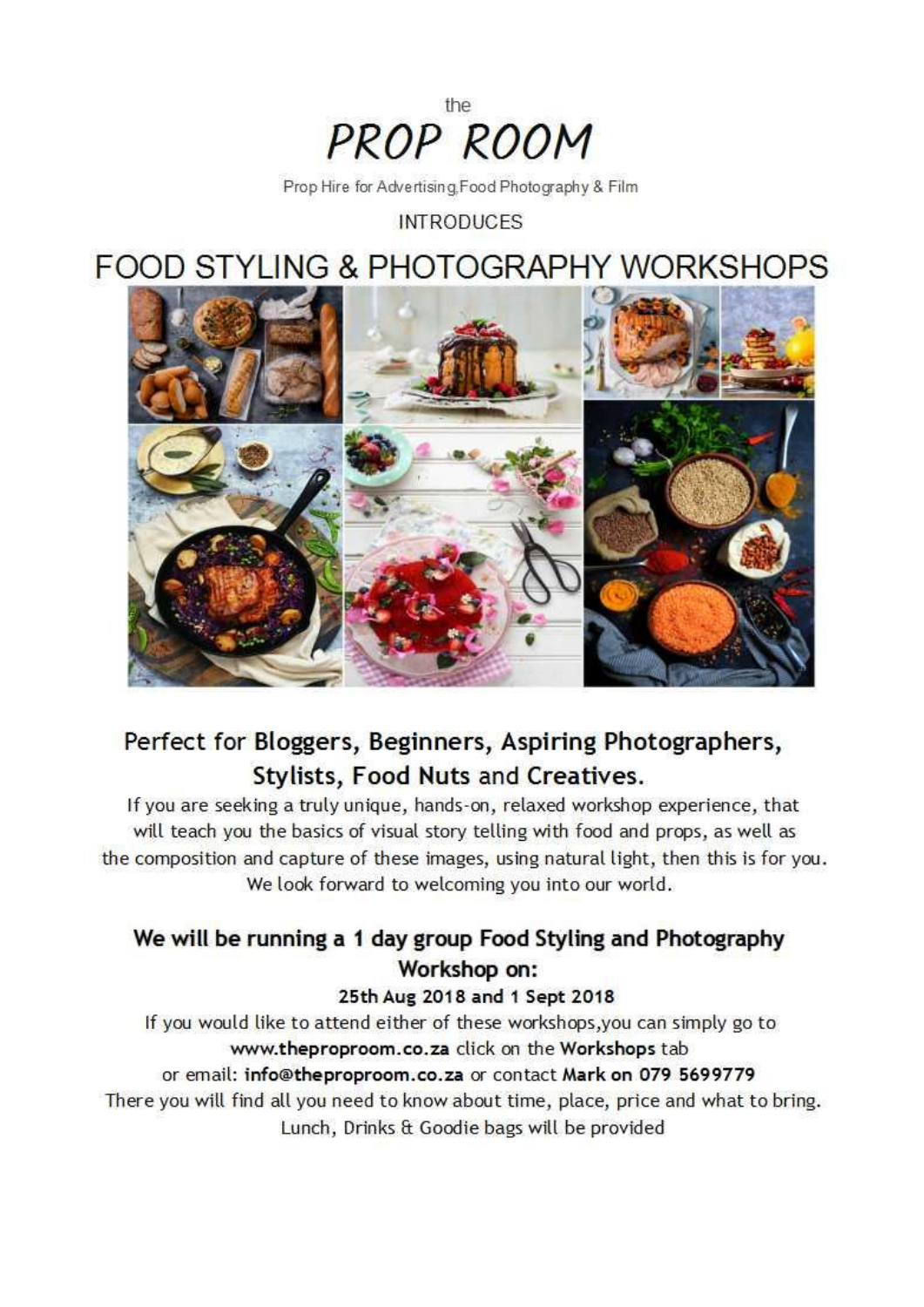# **MATHS** TUTORING by Garth Spencer-Smith

- Highly experienced and qualified Maths teacher/tutor
- Individual or group tuition
- Completely familiar with the SA, UK and IB Maths curricula
- In Hout Bay, Landudno, Camps Bay and Constantia
- Contactable references (parents of current and past tutored students)

# 084 624 9803 garth@ukufunda.com

**B.Sc degree, majoring in Maths, and** an M.Ed (Maths Ed) degree. **Nearly 20 years of full-time teaching** experience, in a variety of schools **Previous Head of Maths at** St Paul's College (Windhoek) and the **International School of Cape Town Currently training Maths teachers, writing** Maths resources (for textbooks and online), and other education consulting work (see www.ukufundaeducation.com)